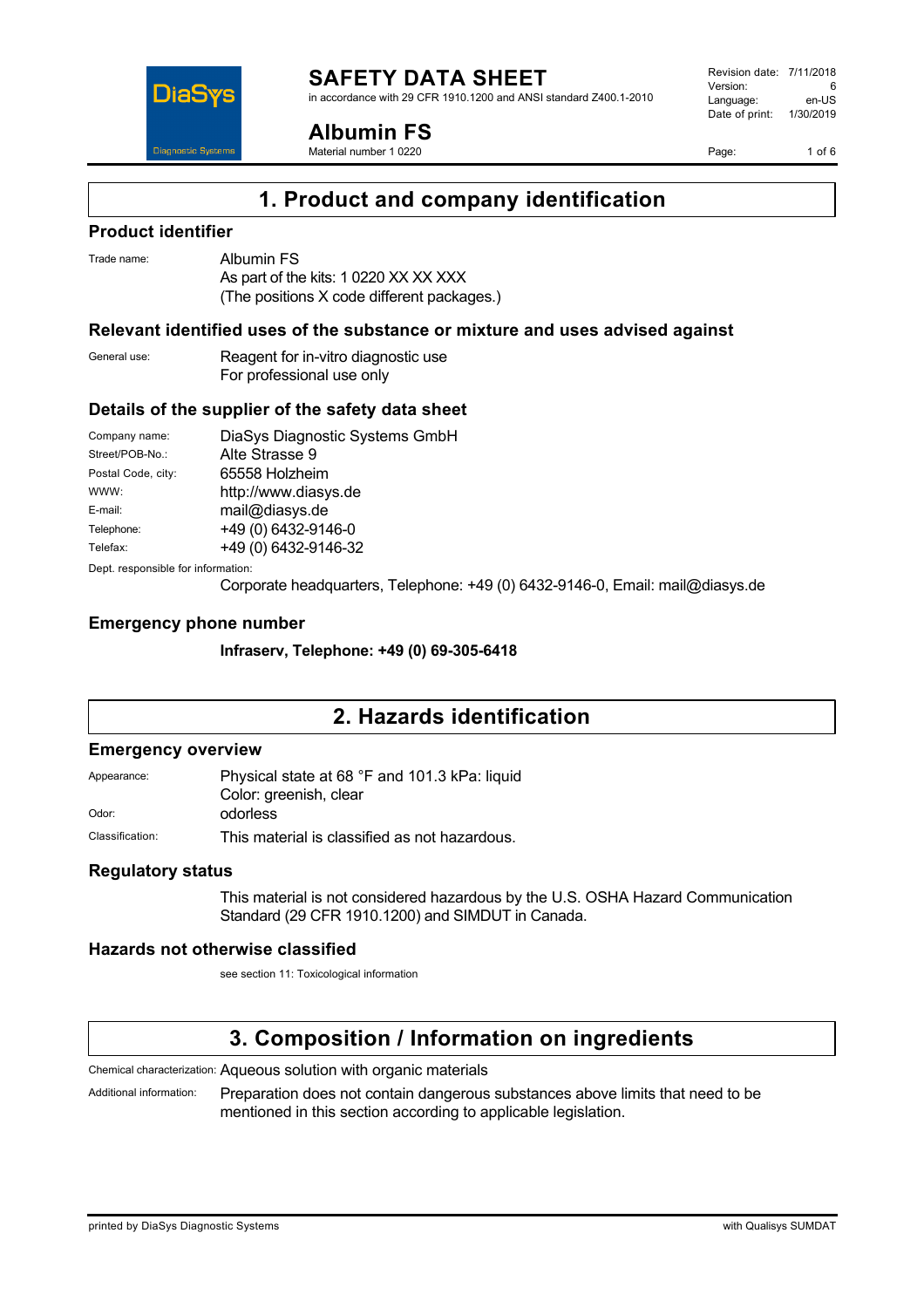

in accordance with 29 CFR 1910.1200 and ANSI standard Z400.1-2010

**Albumin FS**

Revision date: 7/11/2018 Version: 6<br>Language: en-US Language: Date of print: 1/30/2019

Page: 2 of 6

Material number 1 0220

| 4. First aid measures   |                                                                                                                                                                                                                                                  |  |
|-------------------------|--------------------------------------------------------------------------------------------------------------------------------------------------------------------------------------------------------------------------------------------------|--|
| In case of inhalation:  | Provide fresh air. If the casualty has difficulty breathing, call a doctor immediately.                                                                                                                                                          |  |
| Following skin contact: | Change contaminated clothing. Remove residues with water. In case of skin irritation,<br>consult a physician.                                                                                                                                    |  |
| After eye contact:      | Immediately flush eyes with plenty of flowing water for 10 to 15 minutes holding eyelids<br>apart. Remove contact lenses, if present and easy to do. Continue rinsing. In case of<br>troubles or persistent symptoms, consult an opthalmologist. |  |
| After swallowing:       | Rinse mouth immediately and drink plenty of water. Do not induce vomiting without<br>medical advice. Seek medical attention.                                                                                                                     |  |
|                         | Most important symptoms/effects, acute and delayed                                                                                                                                                                                               |  |
|                         | The product can cause irritation of the eyes.                                                                                                                                                                                                    |  |
|                         |                                                                                                                                                                                                                                                  |  |

#### **Information to physician**

Treat symptomatically.

## **5. Fire fighting measures**

#### Flash point/flash point range:

#### not combustible

Auto-ignition temperature: No data available

#### Suitable extinguishing media:

Product is non-combustible. Extinguishing materials should therefore be selected according to surroundings.

#### **Specific hazards arising from the chemical**

Fires in the immediate vicinity may cause the development of dangerous vapors. In case of fire may be liberated: Nitrogen oxides (NOx), sulphur oxides, carbon monoxide and carbon dioxide.

Protective equipment and precautions for firefighters:

Wear self-contained breathing apparatus.

Additional information: Do not allow fire water to penetrate into surface or ground water.

| 6. Accidental release measures |                                                                                                                                                                                                                 |  |
|--------------------------------|-----------------------------------------------------------------------------------------------------------------------------------------------------------------------------------------------------------------|--|
| Personal precautions:          | Avoid contact with skin and eyes. Do not breathe vapors. Wear appropriate protective<br>equipment.<br>In enclosed areas: Provide fresh air.                                                                     |  |
| Environmental precautions:     |                                                                                                                                                                                                                 |  |
|                                | Do not allow to penetrate into soil, waterbodies or drains.                                                                                                                                                     |  |
| Methods for clean-up:          | Soak up with absorbent materials such as sand, siliceus earth, acid- or universal binder.<br>Store in special closed containers and dispose of according to ordinance. Wash spill<br>area with plenty of water. |  |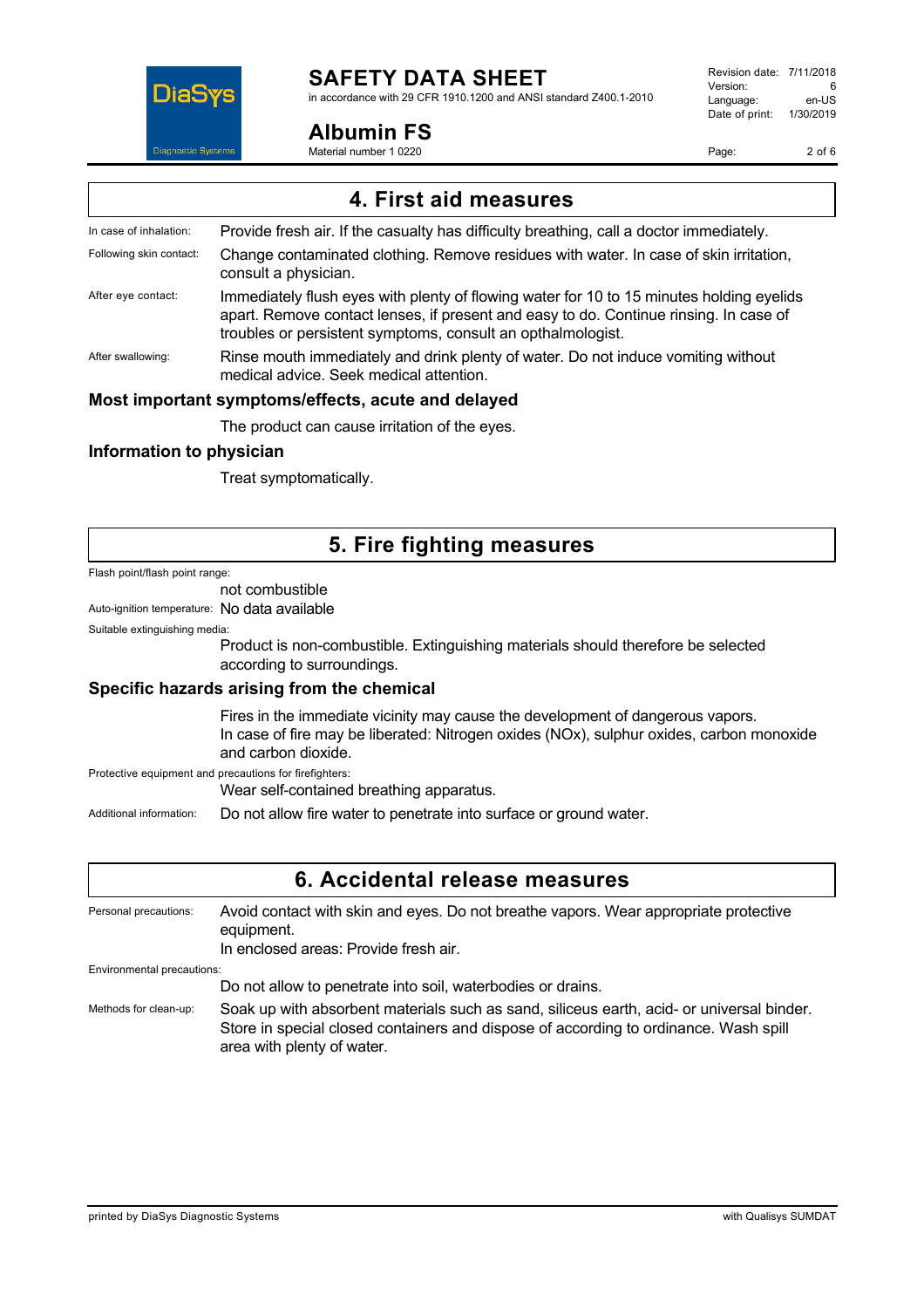

in accordance with 29 CFR 1910.1200 and ANSI standard Z400.1-2010

#### **Albumin FS**

Material number 1 0220

Revision date: 7/11/2018 Version: 6<br>Language: en-US Language: Date of print: 1/30/2019

Page: 3 of 6

## **7. Handling and storage**

#### **Handling**

Advices on safe handling: Provide adequate ventilation, and local exhaust as needed. Avoid contact with skin and eyes. Keep all containers, equipment and working place clean. Do not breathe vapors. Wear appropriate protective equipment. Wash hands before breaks and after work. Do not eat, drink or smoke when using this product.

#### **Storage**

Requirements for storerooms and containers:

Keep containers tightly closed and at a temperature between 35.6 °F and 77 °F. Do not freeze. Protect from light. Keep sterile.

Hints on joint storage: Do not store together with: strong acids, alkalis.

## **8. Exposure controls / personal protection**

#### **Engineering controls**

Provide good ventilation and/or an exhaust system in the work area. See also information in chapter 7, section storage.

#### **Personal protection equipment (PPE)**

| Eye/face protection             | Tightly sealed goggles according to OSHA Standard - 29 CFR: 1910.133 or ANSI<br>Z87.1-2010. OSHA Standard - 29 CFR: 1910.133 or ANSI Z87.1-2003                                                      |
|---------------------------------|------------------------------------------------------------------------------------------------------------------------------------------------------------------------------------------------------|
| Skin protection                 | Wear suitable protective clothing.                                                                                                                                                                   |
|                                 | Protective gloves according to OSHA Standard - 29 CFR: 1910.138. OSHA Standard - 29<br>CFR: 1910.138                                                                                                 |
|                                 | Glove material: Nitrile rubber - Breakthrough time: >480 min.<br>Observe glove manufacturer's instructions concerning penetrability and breakthrough time.                                           |
| Respiratory protection:         | When vapors form, use respiratory protection.                                                                                                                                                        |
| General hygiene considerations: |                                                                                                                                                                                                      |
|                                 | Avoid contact with skin, eyes, and clothing. Change contaminated clothing. Do not<br>breathe vapors. Wash hands before breaks and after work. Do not eat, drink or smoke<br>when using this product. |

### **9. Physical and chemical properties**

#### **Information on basic physical and chemical properties**

| Appearance:                              | Physical state at 68 °F and 101.3 kPa: liquid<br>Color: greenish, clear |
|------------------------------------------|-------------------------------------------------------------------------|
| Odor:                                    | odorless                                                                |
| Odor threshold:                          | No data available                                                       |
| pH value:                                | at 77 °F: 4.2                                                           |
| Melting point/freezing point:            | No data available                                                       |
| Initial boiling point and boiling range: | No data available                                                       |
| Flash point/flash point range:           | not combustible                                                         |
| Evaporation rate:                        | No data available                                                       |
| Flammability:                            | No data available                                                       |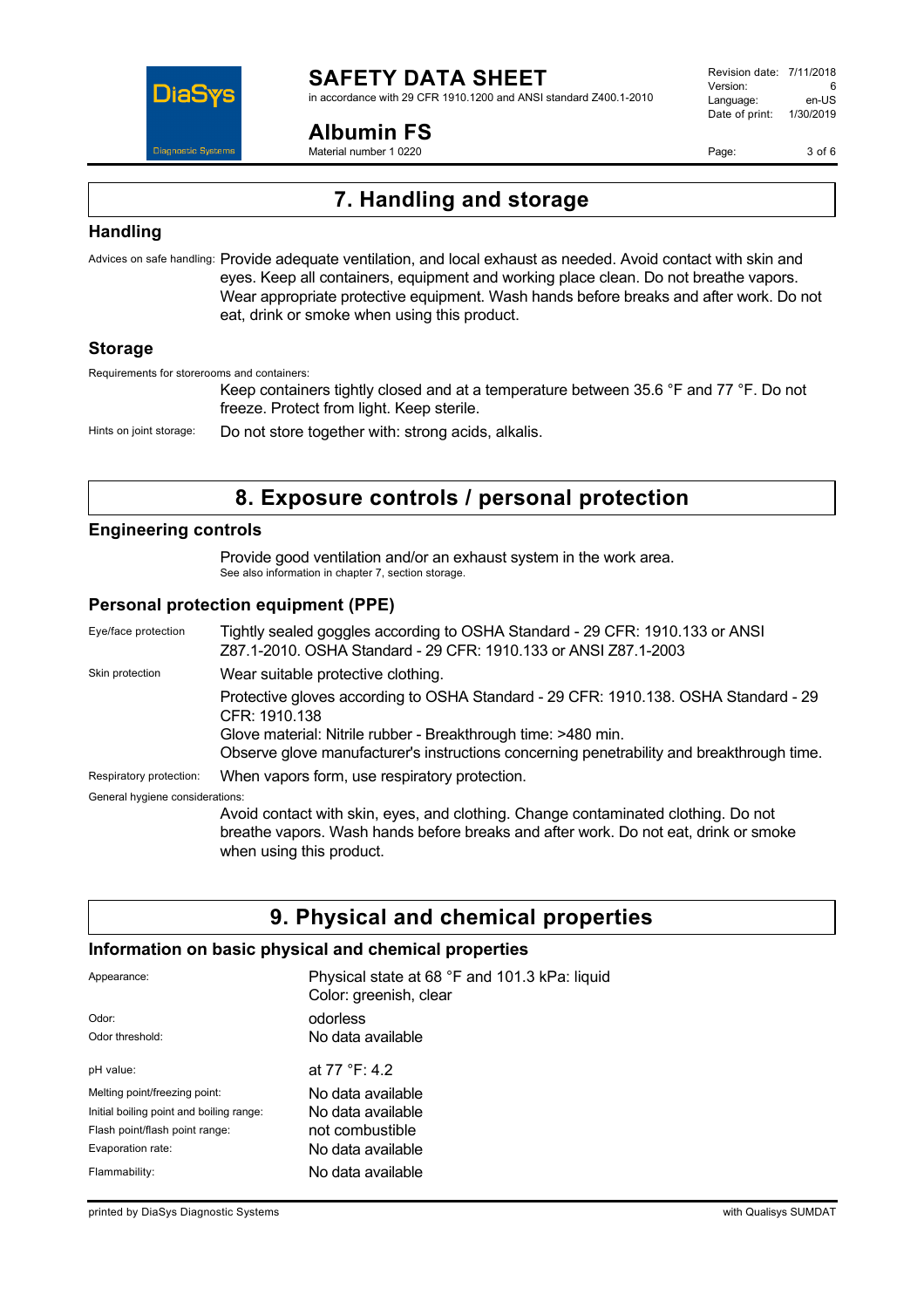

**Albumin FS** Material number 1 0220

in accordance with 29 CFR 1910.1200 and ANSI standard Z400.1-2010

Revision date: 7/11/2018 Version: 6<br>
Language: en-US Language: Date of print: 1/30/2019

Page: 4 of 6

| Explosion limits:                       | No data available.   |
|-----------------------------------------|----------------------|
| Vapor pressure:                         | No data available    |
| Vapor density:                          | No data available    |
| Density:                                | at 68 °F: 1.000 g/mL |
| Water solubility:                       | completely miscible  |
| Partition coefficient: n-octanol/water: | No data available    |
| Auto-ignition temperature:              | No data available    |
| Thermal decomposition:                  | No data available    |
| Additional information:                 | No data available    |

## **10. Stability and reactivity**

| Reactivity:                        | No data available                                                                              |
|------------------------------------|------------------------------------------------------------------------------------------------|
| Chemical stability:                | Stable under recommended storage conditions.                                                   |
| Possibility of hazardous reactions | No hazardous reactions known.                                                                  |
| Conditions to avoid:               | Protect against heat /sun rays.                                                                |
| Incompatible materials:            | Strong acids and alkalis                                                                       |
| Hazardous decomposition products:  | No hazardous decomposition products when regulations for storage and handling are<br>observed. |
| Thermal decomposition:             | No data available                                                                              |

## **11. Toxicological information**

#### **Toxicological tests**

| Toxicological effects: | L |
|------------------------|---|
|------------------------|---|

Acute toxicity (oral): Lack of data. Acute toxicity (dermal): Lack of data.

Acute toxicity (inhalative): Lack of data.

Skin corrosion/irritation: Lack of data.

Serious eye damage/irritation: Lack of data.

Sensitisation to the respiratory tract: Lack of data.

Skin sensitisation: Lack of data.

Germ cell mutagenicity/Genotoxicity: Lack of data.

- Carcinogenicity: Lack of data.
- Reproductive toxicity: Lack of data.
- Effects on or via lactation: Lack of data.

Specific target organ toxicity (single exposure): Lack of data.

Specific target organ toxicity (repeated exposure): Lack of data.

Aspiration hazard: Lack of data.

#### **Symptoms**

The product can cause irritation of the eyes.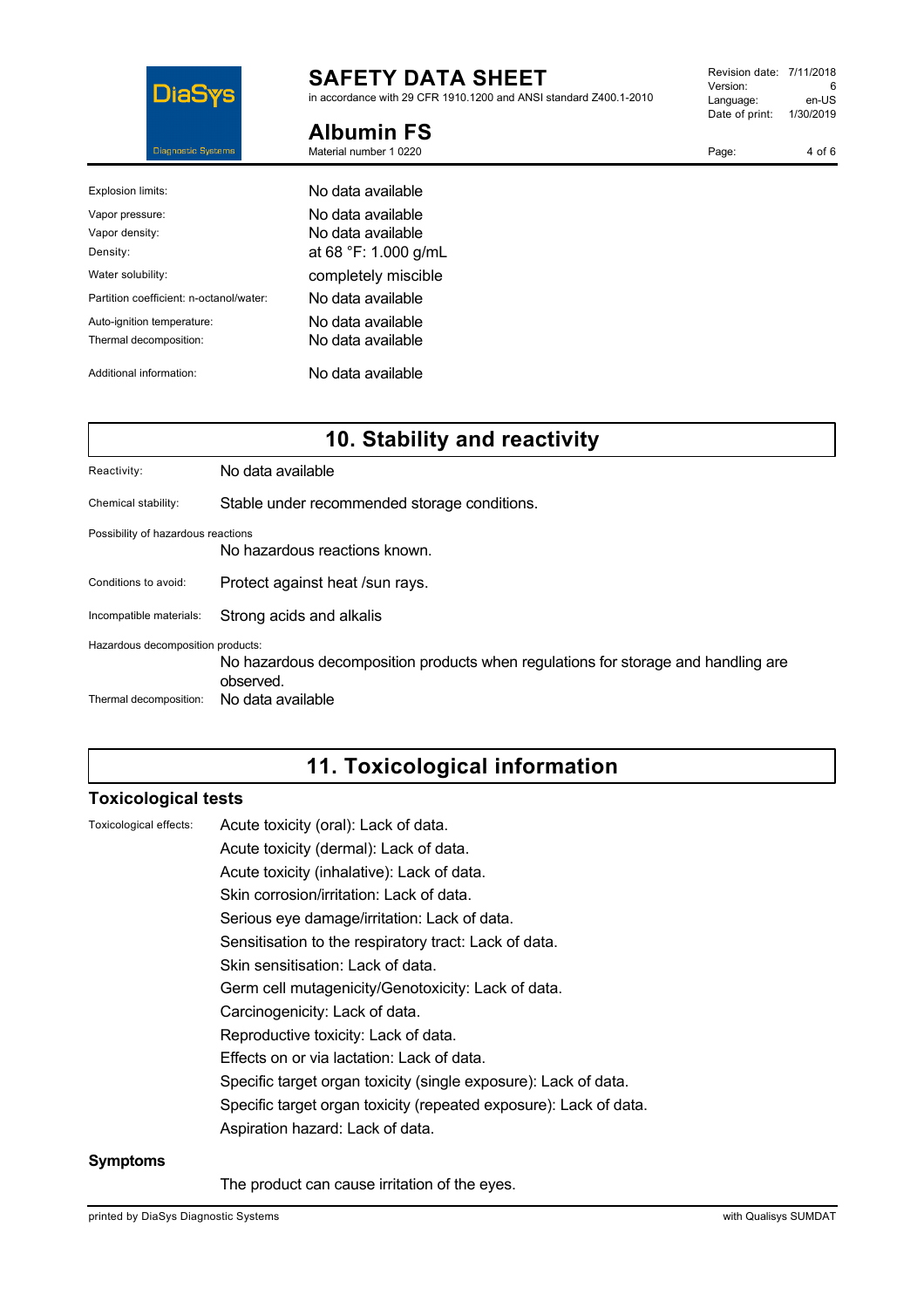

in accordance with 29 CFR 1910.1200 and ANSI standard Z400.1-2010

**Albumin FS**

Material number 1 0220

Revision date: 7/11/2018 Version: 6<br>Language: en-LIS Language: Date of print: 1/30/2019

Page: 5 of 6

# **12. Ecological information**

#### **Ecotoxicity**

Further details: No data available

#### **Mobility in soil**

No data available

#### **Persistence and degradability**

Further details: No data available

#### **Additional ecological information**

General information: Do not allow to enter into ground-water, surface water or drains.

## **13. Disposal considerations**

#### **Product**

Recommendation: Special waste. Dispose of waste according to applicable legislation.

#### **Contaminated packaging**

Recommendation: Dispose of waste according to applicable legislation. Non-contaminated packages may be recycled.

## **14. Transport information USA: Department of Transportation (DOT)**

#### Proper shipping name: Not restricted

#### **Sea transport (IMDG)**

Proper shipping name: Not restricted Marine pollutant: now no

#### **Air transport (IATA)**

Proper shipping name: Not restricted

#### **Further information**

No dangerous good in sense of these transport regulations.

## **15. Regulatory information**

#### **National regulations - Great Britain**

Hazchem-Code: